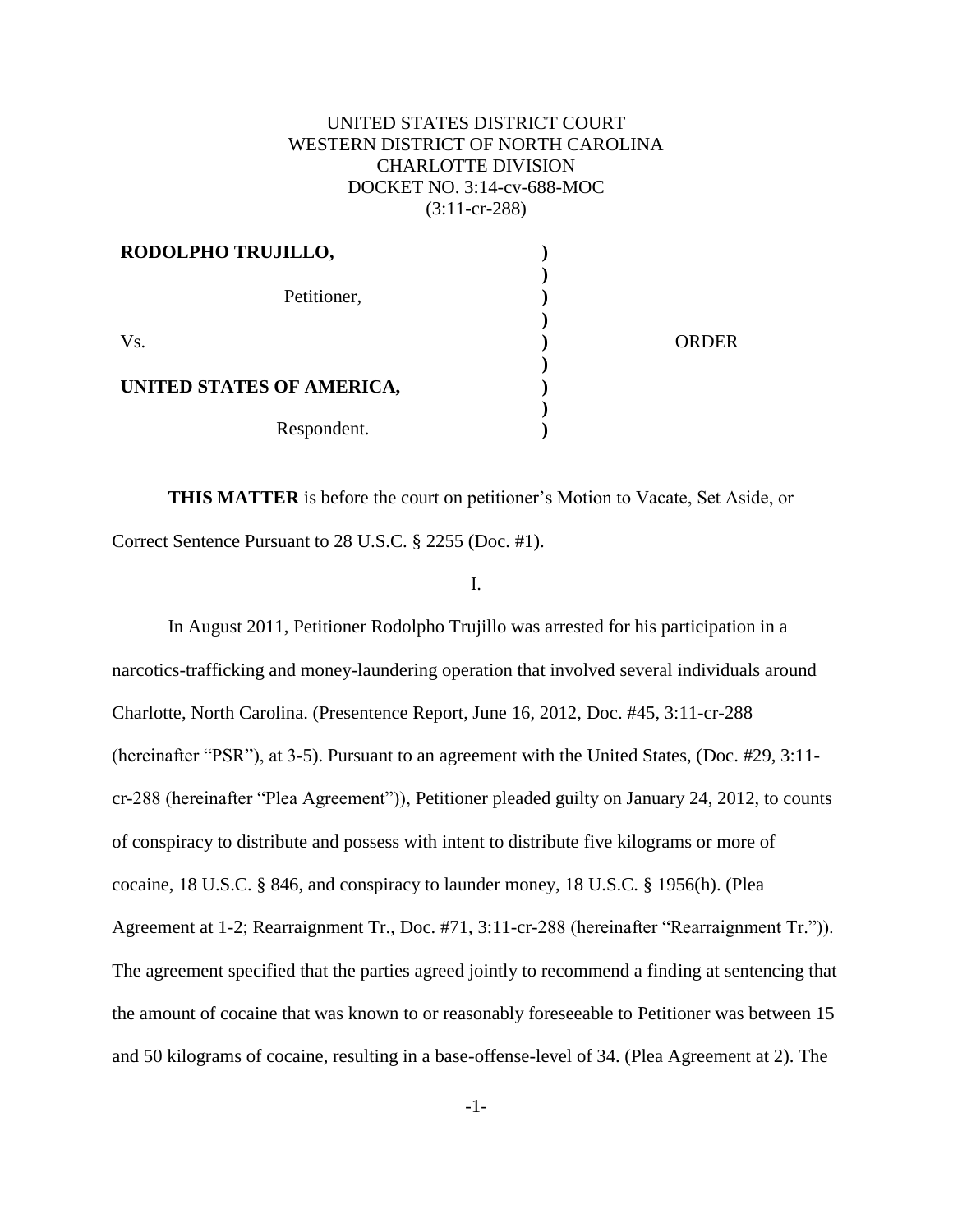agreement further specified that Petitioner "agrees to cooperate with the United States" if "requested by the United States, but only if so requested." (Id. at 5). "Nothing in [the] agreement places any obligation on the United States to seek [Petitioner's] cooperation or assistance." (Id. at 7). The agreement also contained a waiver of Petitioner's right to appeal or seek postconviction relief on grounds other than ineffective assistance of counsel and prosecutorial misconduct. ( $\underline{Id}$ . at 4–5).

At the time that he signed his plea agreement, Petitioner also signed a Factual Resume that "accurately describe[s] the events and circumstances surrounding [his] offenses." (Doc. #33, 3:11-cr-288, at 3.) The Factual Resume described "some of the relevant facts sufficient to provide a factual basis for the offenses to which the defendant [was] pleading guilty." (Id. at 1). Among other things, the Factual Resume explained that Petitioner, along with his codefendant and others, conspired to distribute and possess with intent to distribute at least five kilograms of cocaine, that during a meeting recorded by law-enforcement he discussed "conducting a 25 kilogram cocaine transaction in the near future," and that Petitioner and his co-conspirators agreed to launder money, both to promote the carrying on of specified unlawful activity and to conceal and disguise the nature, location, source, ownership and control of the proceeds of specified unlawful activity. (Id. at 2).

The Honorable David S. Cayer, United States Magistrate Judge, conducted an extensive plea colloquy under Federal Rule of Criminal Procedure 11, during which Petitioner was represented by one of his two attorneys. (Rearraignment Tr. at 1-2). The court placed Petitioner under oath and confirmed that he understood that he could be prosecuted if he gave false information. (Id. at 2). In response to questions from the Court, Petitioner stated under oath that

-2-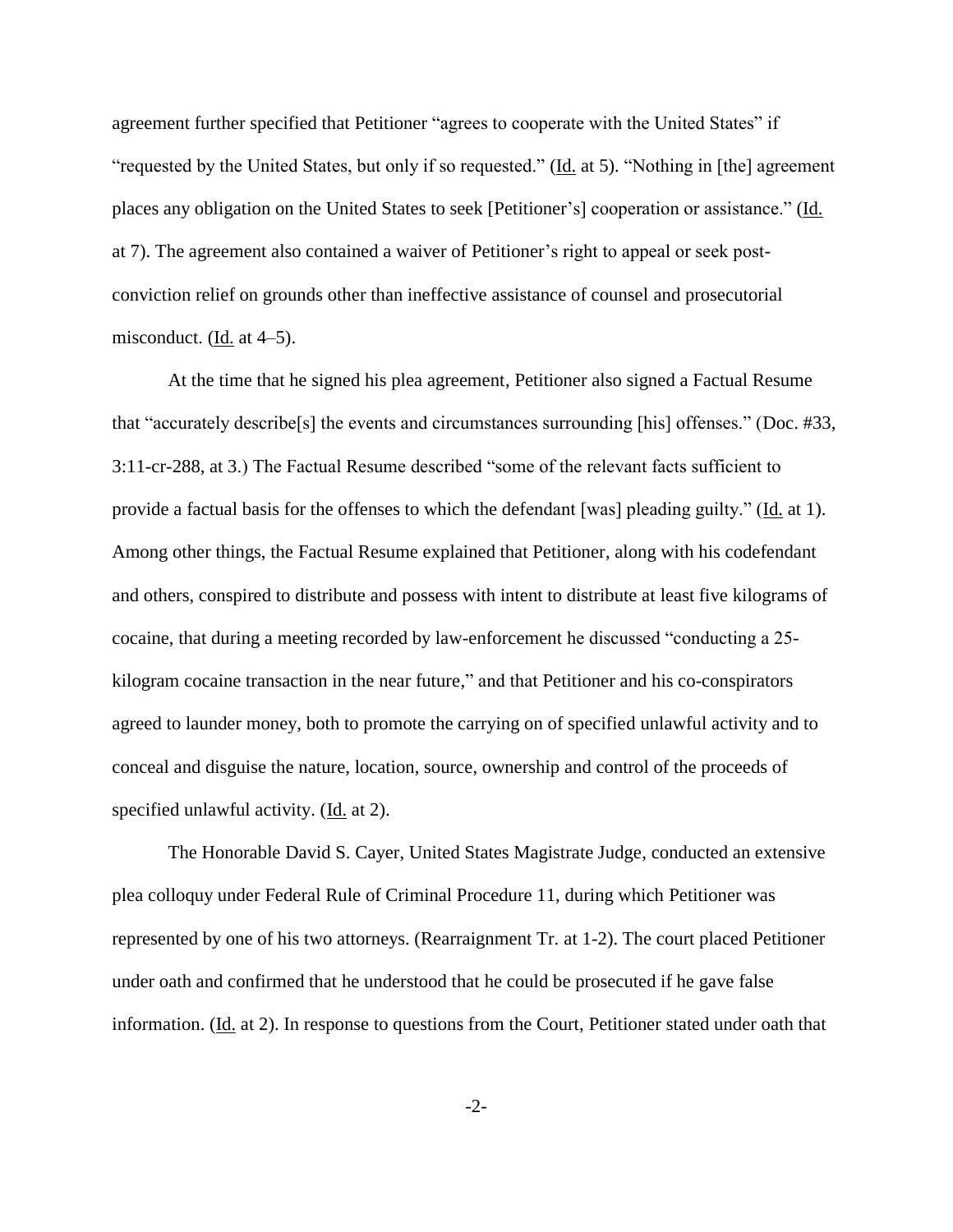he was in fact guilty of the offenses to which he was pleading guilty, (Id. at 8), and that nobody "threatened, intimidated or forced [him] to enter a guilty plea." (Id. at 12). During the colloquy, the United States described the terms of the plea agreement, including the agreement jointly to recommend that the district court find "the amount of cocaine that was known to or reasonably foreseeable to the defendant was in excess of 15 kilograms but less than 50 kilograms," and Petitioner confirmed that he understood and agreed with the terms of the plea agreement as they were described by the government. (Id. at 9-12). The Court also asked Petitioner about his satisfaction with the work of his attorney. (Id. at 12-13). Petitioner affirmed that he "had enough time to discuss with [his] attorney any possible defenses he may have" and that he was satisfied with the services of his attorney. (Id. at 12). When given the opportunity to speak about his attorney's services, Petitioner stated, "I'm just thankful." (Id. at 12-13). Based upon what Petitioner and his attorney said during the colloquy, Magistrate Judge Cayer accepted Petitioner's guilty plea after finding that "it was knowingly and voluntarily made." (Id. at 13).

Before Petitioner was sentenced, Petitioner's attorneys filed a number of documents advocating on behalf of Petitioner. They filed objections to the Presentence Report prepared by the probation office, (Id.), which was revised on June 6, 2012 (Doc. #45, 3:11-cr-288). They also submitted letters from a number of different entities describing Petitioner's success in various programs and certificates that reflected his academic achievement. (Doc. #52, 3:11-cr-288). Petitioner's attorneys also filed a thorough motion that sought a downward departure, a variance, and relief from the statutory mandatory minimum applicable to his drug-trafficking offense under the safety valve provision, 18 U.S.C. § 3553(f). (Doc. #53, 3:11-cr-288, at 1, 9, 11-13).

-3-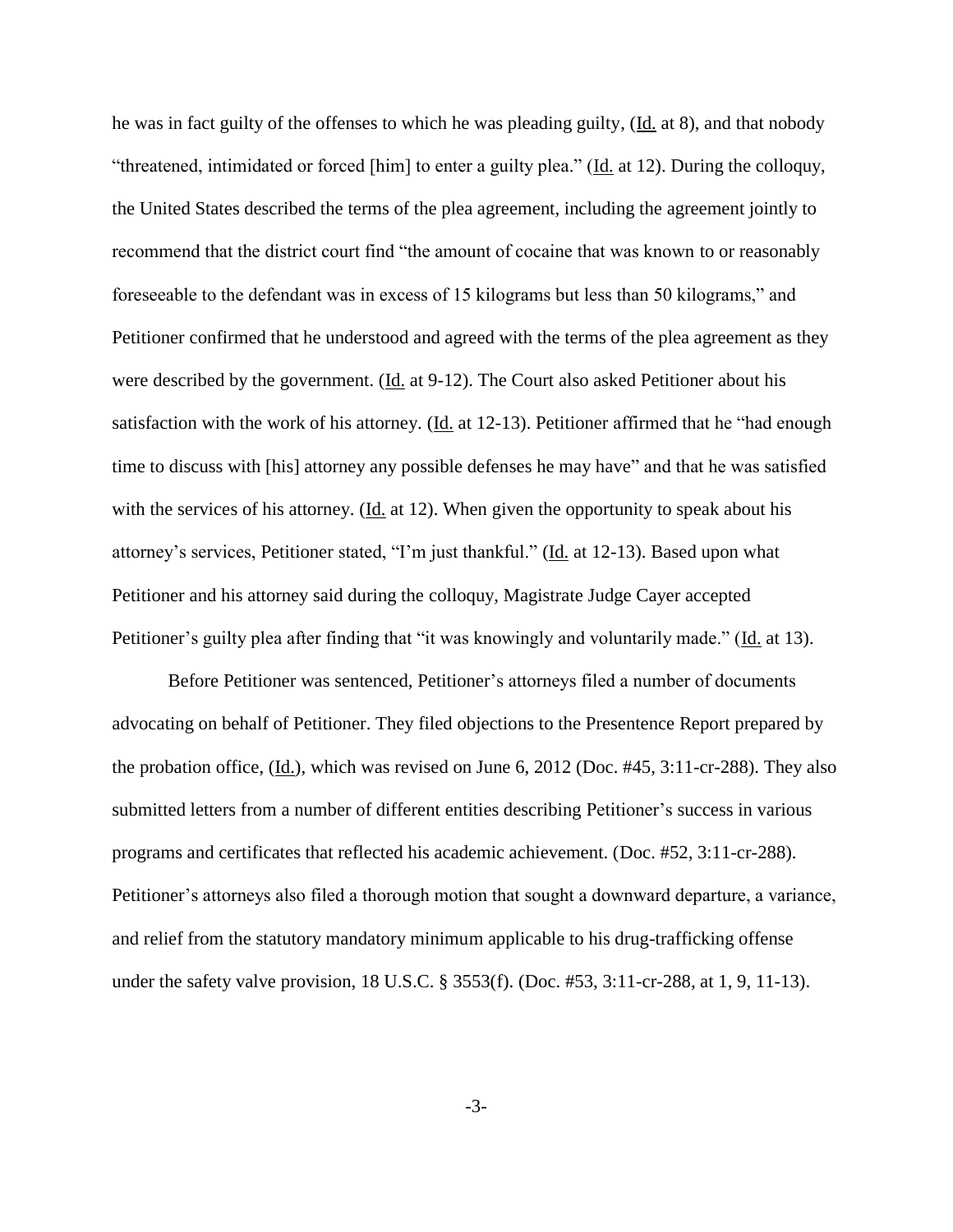The court sentenced Petitioner to a term of imprisonment of 135 months. (Sentencing Tr., Doc. #72, 3:11-cr-288 (hereinafter "Sentencing Tr."), at 37-38). During the sentencing hearing, where he was actively represented by both of his attorneys (Id. at 1-2, 20-22), Petitioner argued, among other things, that he was not a supervisor and that he qualified for the safety valve provision. (Id.). Petitioner explained that he submitted a "proffer to the United States," which he provided to the Court. (Id.) Petitioner explained that "he did not provide the names of his suppliers and . . . customers," because he did not wish to put his family in danger. (Id. at 31-33). The court noted that the proffer also contained no information about how money was being laundered by Petitioner's operation. (Id. at 31). The court determined that Petitioner was not a supervisor, but that he was not eligible for the safety valve, noting that the safety valve provision required Petitioner to give a proffer of "every bit of information that he has" related to his offense or the "same course of conduct" so that the United States "could use it if they want to prosecute others." The court concluded that Petitioner was not eligible because he withheld information from his proffer. (Id. at 31, 34). Petitioner received, however, a downward adjustment for acceptance of responsibility under § 3E1.1(a) and (b). (Doc. #59, 3:11-cr-288, at 1; PSR at 6.)

The Court of Appeals for the Fourth Circuit affirmed Petitioner's conviction and sentence on December 4, 2013. United States v. Trujillo, 547 F. App'x 300 (4th Cir. 2013). The Court rejected the argument raised in a brief prepared by counsel pursuant to Anders v. California, 386 U.S. 738 (1967), that "trial counsel was ineffective for failing to take the steps necessary to ensure that Petitioner received the benefit of the safety valve provision." (Id. at 301). The Court also found meritless four arguments raised by Petitioner in a pro se supplemental brief: "that he

-4-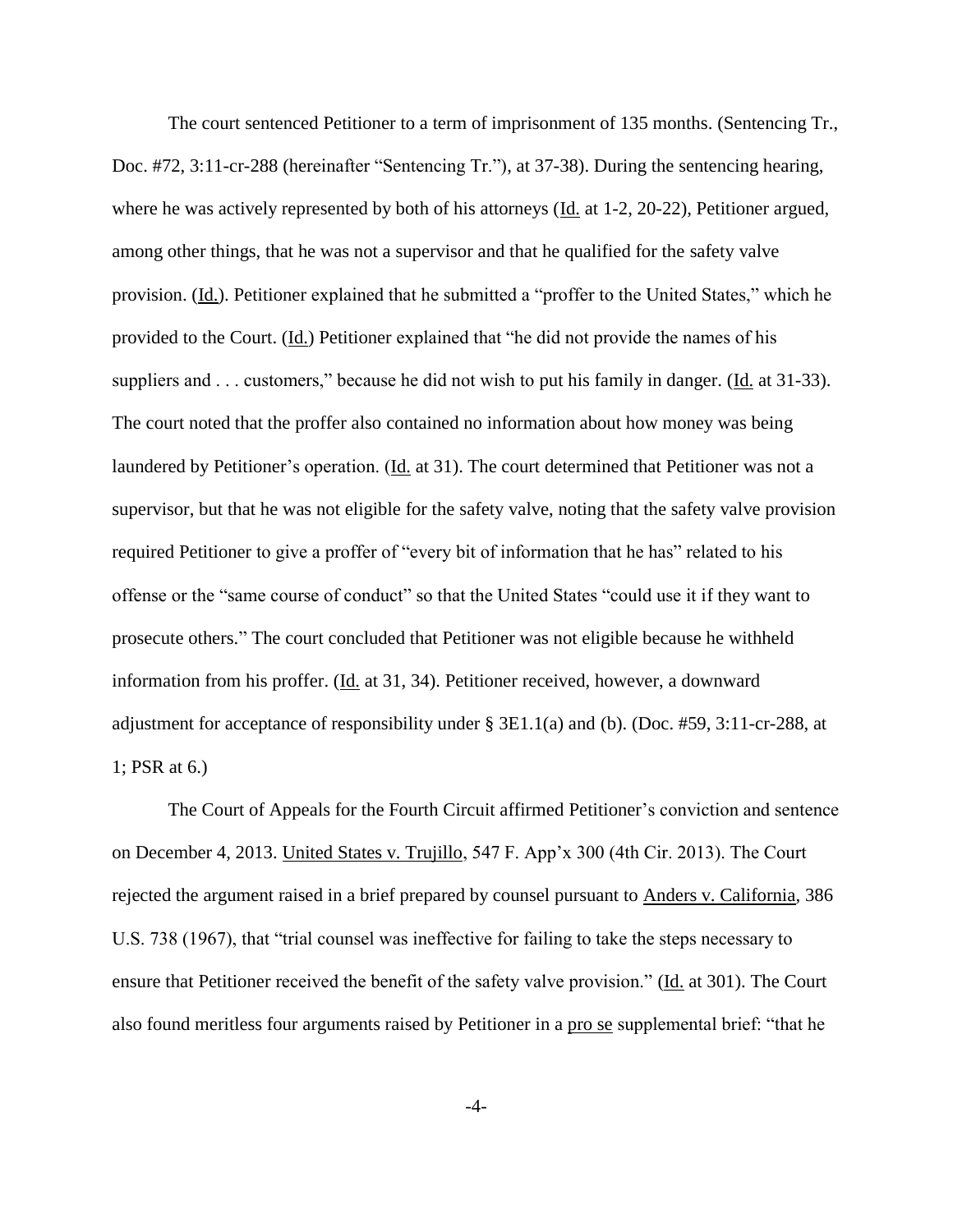received ineffective assistance of counsel, that the drug amount on which his sentence was based was erroneous, that there was insufficient evidence to support the money laundering conviction and related increase to his base offense level, and that there exists an unwarranted sentencing disparity between himself and a co-conspirator." (Id.)

Petitioner filed a timely Motion to Vacate, and after an initial screening the court ordered the government to respond within sixty days on December 12, 2014. (Doc. #2). After the court granted two extensions of time, the government filed its response and a motion to dismiss on May 14, 2015. (Doc. #10). On May 22, 2015, the court allowed Petitioner thirty days to file his reply, which the court deems timely as it appears he deposited the Reply in the prison mailing system within that time period. (Doc. #11).

It appearing that the issues have been fully briefed, the court enters the following findings, conclusions, and Order denying the petitioner's Motion to Vacate, Set Aside, or Correct Sentence.

### II.

Petitioner makes the following contentions in his Motion to Vacate:

- (1) Petitioner's trial attorneys were constitutionally deficient;
- (2) Petitioner's appellate attorney was constitutionally deficient; and
- (3) Petitioner's charges and plea agreement were affected by prosecutorial misconduct.

See (Doc. #1). Notably, in his reply to the government's response, Petitioner claims to abandon "all arguments in his § 2255 motion except for the ineffective assistance of counsel as it relates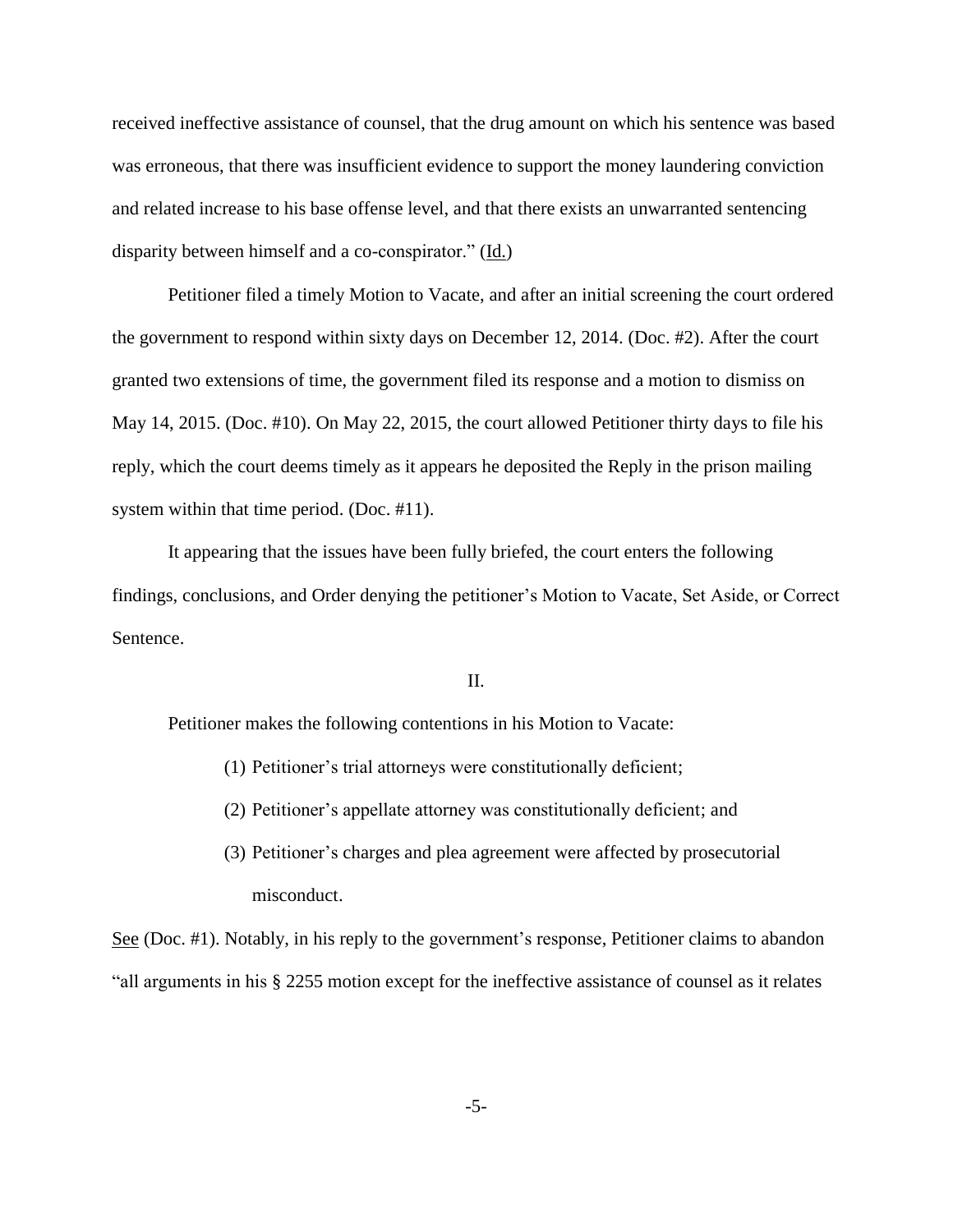to the safety valve issue." (Doc. #13 at 1). However, this court will still consider all arguments raised by Petitioner in his original Motion to Vacate, and address each contention seriatim.

#### III.

### **A. Ineffective Assistance of Trial Counsel**

Petitioner argues that he was not afforded his Sixth Amendment right to effective assistance of trial counsel, arguing his counsel was responsible for multiple errors that negatively impacted his sentencing. First, Petitioner argues that his trial counsel forced him to sign the plea agreement. (Doc. #1 at 5). Petitioner also claims that counsel failed to communicate with him between the plea hearing and the day before sentencing, leaving him unrepresented for that entire time. (Id. at 6). Next, Plaintiff argues that his trial counsel failed to investigate the government's charges, and instead relied on the government's word to Petitioner's detriment. (#1 at 12). Petitioner alleges that this failure led to an incorrect amount of drugs being used as the basis for the plea agreement, resulting in a much greater length of time in prison. (Id. at 13). Further, Petitioner claims trial counsel did not properly investigate the government's money laundering charges, and that investigation from his counsel would have resulted in a more definite and accurate sentence. (Id. at 15). Additionally, Petitioner argues that his trial counsel failed to secure the reduction in sentence provided for by the safety-valve provision, since counsel's absence prevented Petitioner from providing the government with the required substantial information. (Id. at 8). As a result, Petitioner argues the length of his sentence was negatively impacted and he is entitled to a hearing over this claim. (Id. at 9).

In response, the government argues that Petitioner cannot show that he was coerced into signing his plea deal, as he stated under oath that nobody had threatened, intimidated, or forced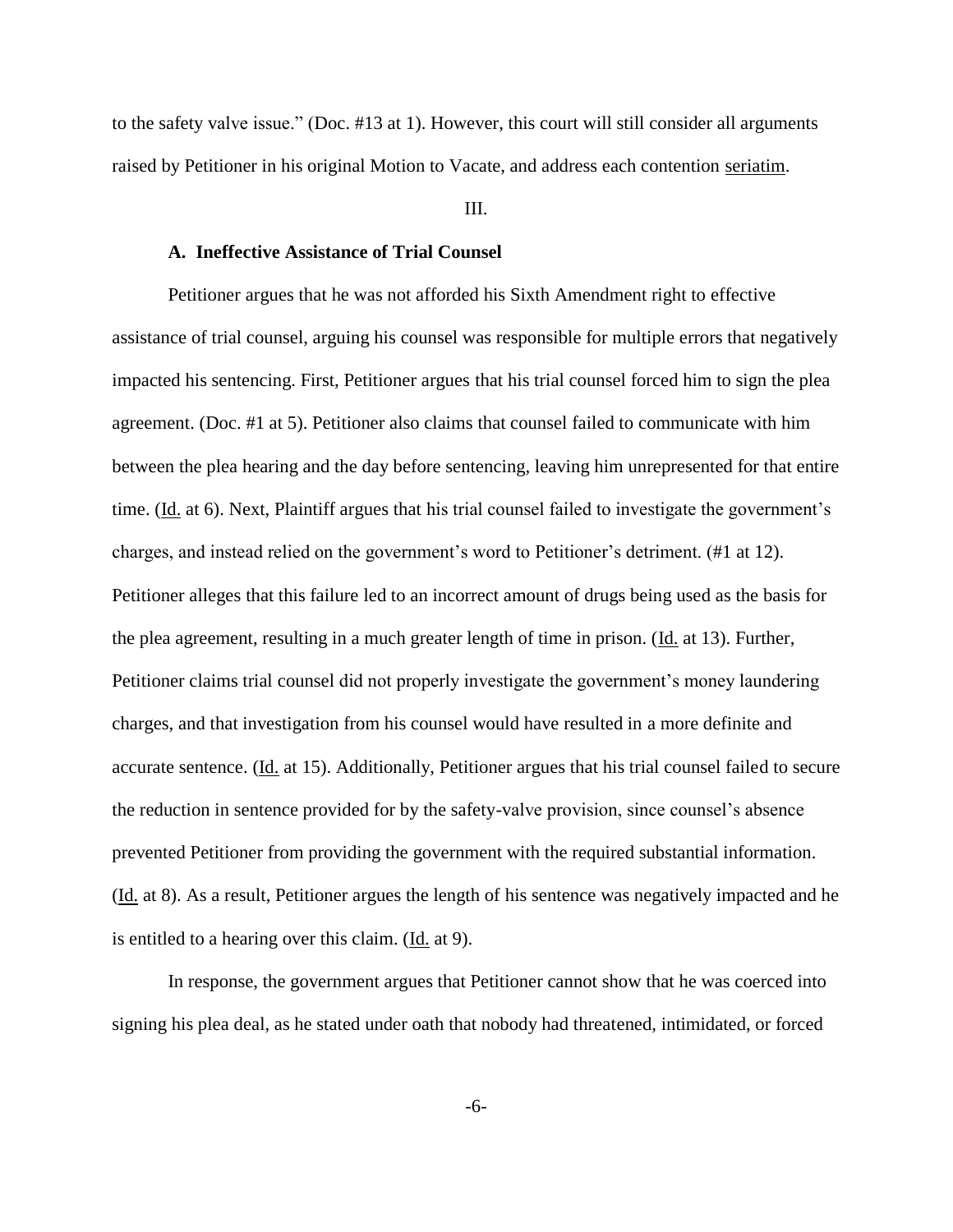him into entering a guilty plea, (Doc. #11 at 8), making Petitioner's allegations in his motion "palpably incredible and patently frivolous or false." (Id. at 9, citing United States v. Lemaster, 403 F.3d 216, 222-23 (4th Cir. 2005)). The government argues that Petitioner cannot blame his counsel for their eight-month absence, as Petitioner's guilty plea and the presentence report indicated there was little counsel's presence would accomplish, and that Petitioner's counsel nevertheless filed objections and a detailed motion on Petitioner's behalf. (Id. at 13). As for Petitioner's argument over his counsel's failure to investigate, the government notes that counsel is not obligated to pursue an investigation if there is strong evidence against doing so, and the evidence against Petitioner included recorded statements, physical evidence, and testimony of a codefendant. (Id. at 10-11). Additionally, the government notes that Petitioner has not even attempted to prove that, but for his counsel's failure to investigate, Petitioner would not have entered a guilty plea. (Id.). With respect to Petitioner's argument over the safety valve provision, the government points out that Petitioner's counsel advocated strongly for the application of the provision, and that it was not denied because of error by counsel, but because Petitioner withheld relevant key information from his proffer, such as names of his customers, sources of supply, and how he laundered money. (Id. at 14).

Here, the court finds the government's arguments compelling, and agrees that Petitioner has failed to establish any claim that trial counsel's efforts were constitutionally deficient in this case. While Petitioner could have qualified for the safety-valve provision, as he claims in his reply, (Doc. #13 at 1-2), the provision ultimately applies only if Petitioner "has truthfully provided to the Government all information and evidence the defendant has concerning the offense or offenses that were part of the same course of conduct or of a common scheme or

-7-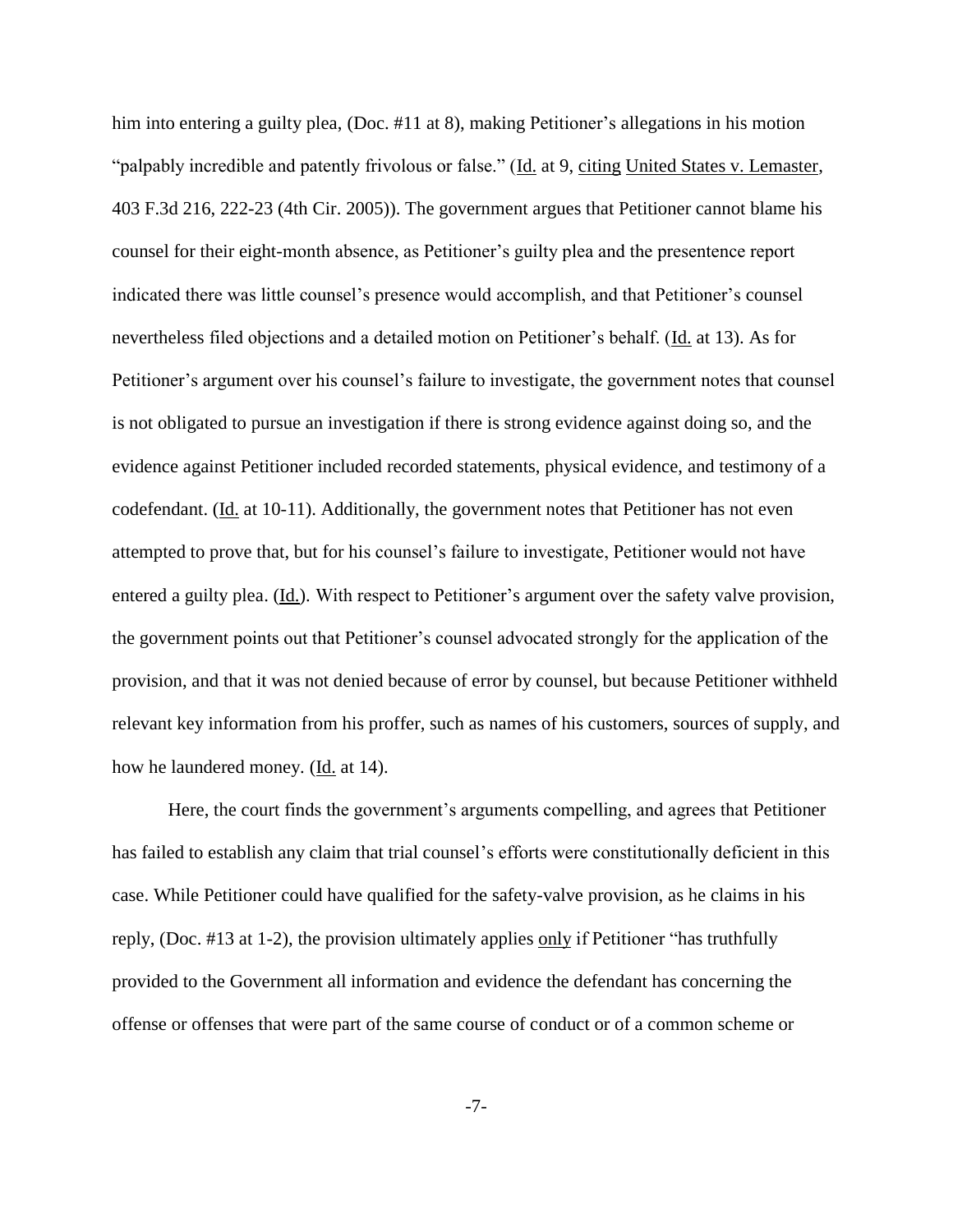plan." 18 U.S.C. § 3553(f)(5). As previously stated, Petitioner did not provide the government with key information relevant to the offenses and conduct. For these reasons, and for the reasons stated in the government's response, this court finds Petitioner's first claim to be without merit.

### **B. Ineffective Assistance of Appellate Counsel**

Petitioner next argues that he was not afforded his Sixth Amendment right to effective appellate counsel. He argues that his appellate counsel filed an "Anders Brief" without consulting Petitioner first and failed to raise the issues on appeal that Petitioner wanted raised, resulting in an improper ruling at the appellate stage. (Doc. #1 at 11). The government counters that appellate counsel is not required to raise every issue on appeal, and that courts should only find appellate counsel ineffective when "ignored issues are clearly stronger than those presented." (Doc. #11 at 16, citing United States v. Mason, No. 12-8042, 2014 WL 7210976, at \*3 (4th Cir. 2014) (quoting Smith v. Robbins, 528 U.S. 259, 288 (2000))). Petitioner has failed to identify issues that are clearly stronger than the issues raised which the Fourth Circuit rejected. As a result, the court finds that Petitioner's appellate counsel was not constitutionally deficient in any way, and that Petitioner's second claim thus lacks merit.

### **C. Prosecutorial Misconduct**

Finally, Petitioner argues that prosecutorial misconduct affected the outcome of the proceedings. He argues that the government knowingly used false information in relation to both the drug and money laundering charges, but never took steps to avoid or correct this misuse. (Doc. #1 at 17). Consequently, Petitioner alleges the charges against him were actually much weaker than the prosecution claimed and Petitioner was thus wrongly subjected to a much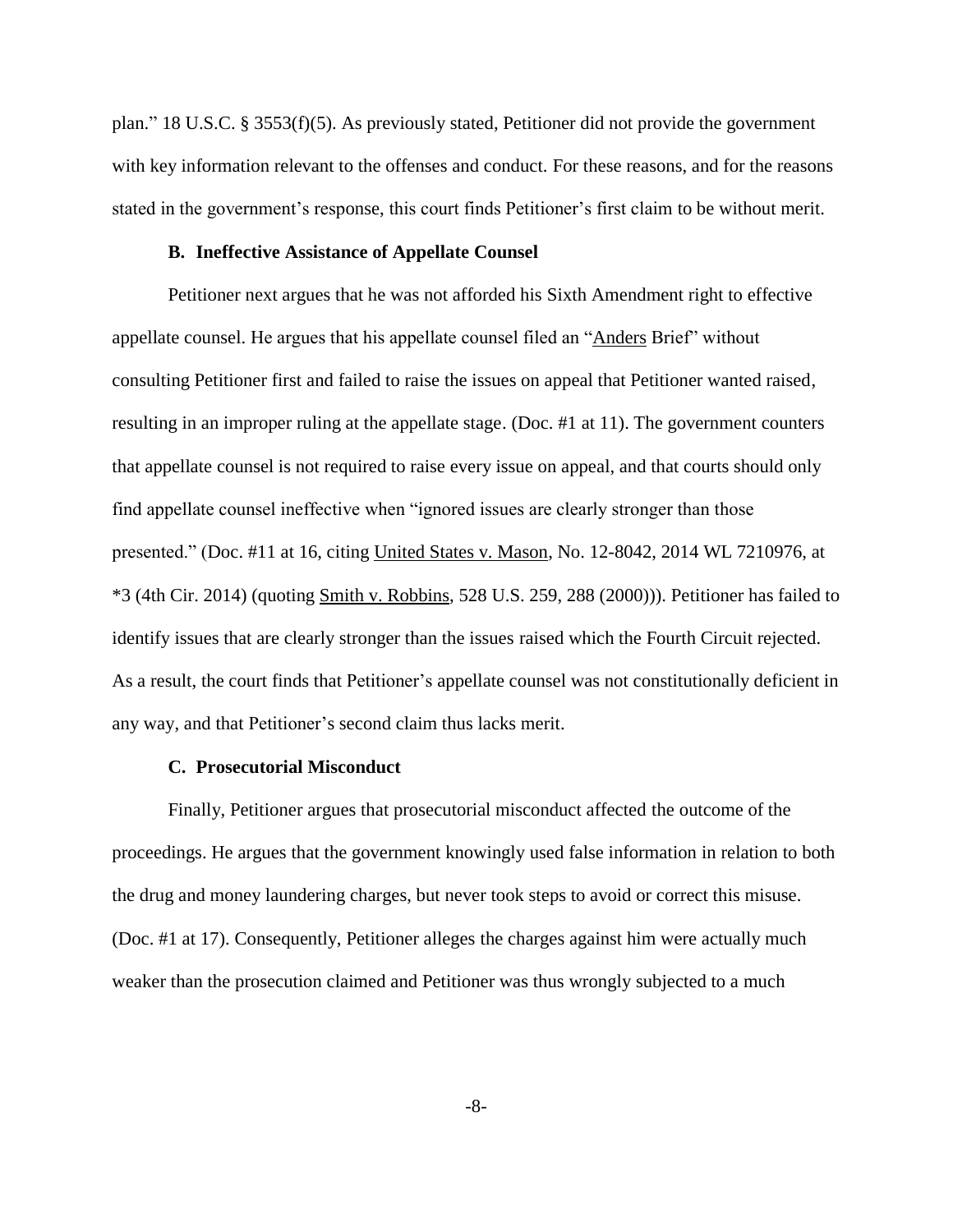harsher sentence. (Id. at 18). Additionally, Petitioner argues the government's charge of money laundering is based on his codefendant's false statements. (Id. at 19).

In response, the government notes that Petitioner waived his theory of prosecutorial misconduct by pleading guilty, as a guilty plea "conclusively establishes the elements of the offense and the material facts" and functions as "a waiver of all nonjurisdictional defects." (Doc. #11 at 17, citing United States v. Willis, 992 F.2d 489, 490 (4th Cir. 1993)). Further, the government notes a claim of prosecutorial misconduct is procedurally barred, as he raised this theory for the first time in his motion, and failure to raise prosecutorial misconduct during the criminal proceedings bars relief unless Petitioner demonstrates either cause and prejudice or actual innocence. Since Petitioner does not allege either one, his claim cannot stand. Lastly, the government argues Petitioner has failed to make more than conclusory allegations that the prosecutor's conduct was improper and that such conduct deprived Petitioner of a fair resolution of the chrages, both of which must be proven to succeed on a prosecutorial misconduct claim. (Id. at 19).

Here, the court finds that Petitioner's claim of prosecutorial misconduct is without merit, for the reasons described above by the government.

#### IV.

#### **Denial of Certificate of Appealability**

Pursuant to Rule 11(a) of the Rules Governing Section 2255 Cases, this court declines to issue a certificate of appealability as Petitioner has not made a substantial showing of a denial of a constitutional right. 28 U.S.C. § 2253(c)(2); Miller El v. Cockrell, 537 U.S. 322, 336 38 (2003) (in order to satisfy § 2253(c), a petitioner must demonstrate that reasonable jurists would